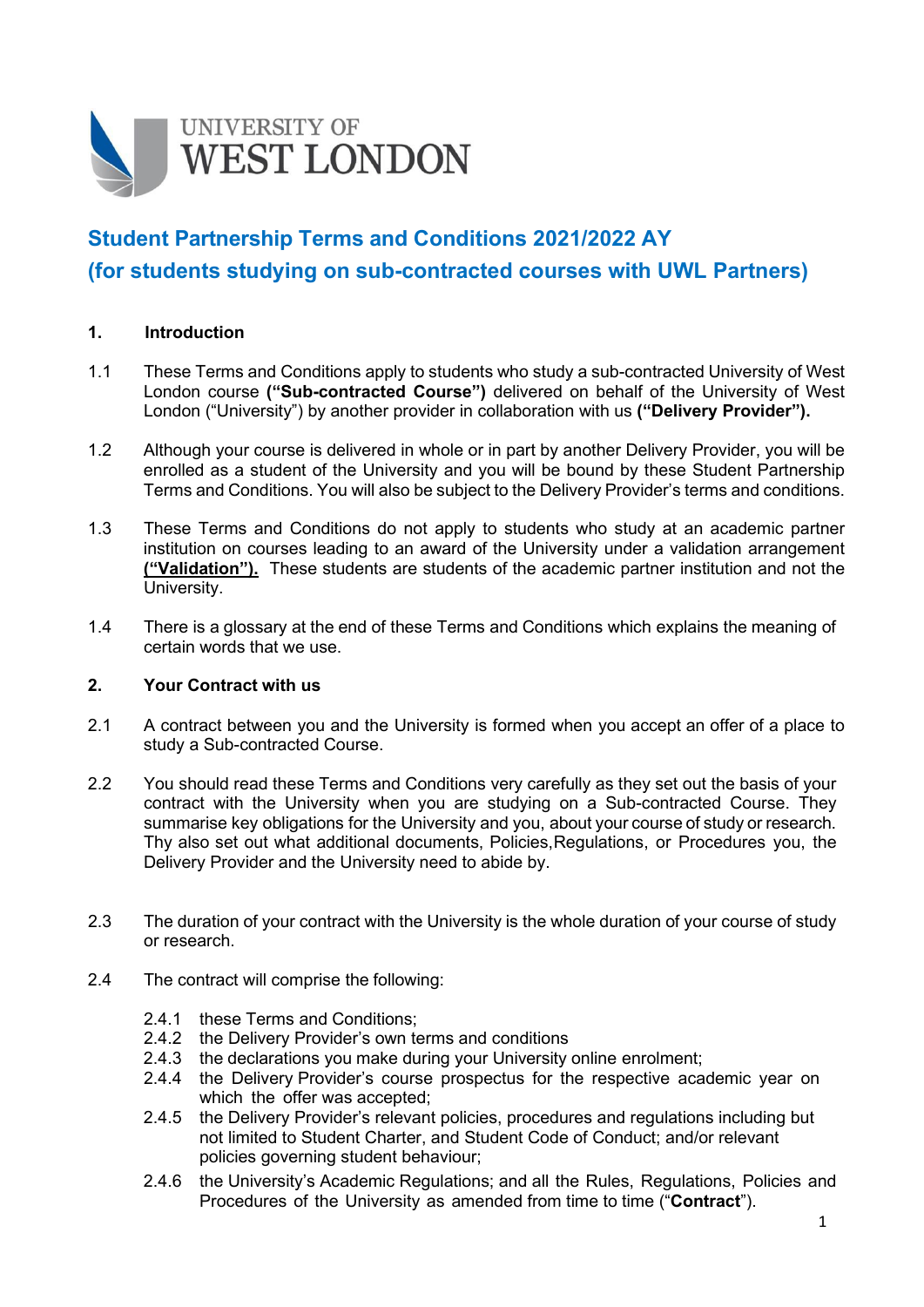# **3. Enrolment**

- 3.1 You must enrol with the Delivery Provider and with the University at the beginning of your studies. You will be advised whether you need to enrol directly with the University through the **MyRegistry** website or the Delivery Provider may enrol you with the University on your behalf. You must re-enrol at the beginning of each subsequent academic year of your Sub-contracted Course, in accordance with instructions issued by the Delivery Provider in order to continue your course of study and maintain your student rights and privileges.
- 3.2 The enrolment process requires you to:
	- 3.2.1 ensure that the Delivery Provider and the University have the correct personal details for you;
	- 3.2.2 provide proof of your identification and qualifications to the Delivery Provider;
	- 3.2.3 where applicable, provide proof of your immigration and fee status to the Delivery Provider;
	- 3.2.4 confirm your agreement to abide by the University's Academic Rules, Regulations, Policies and Procedures applicable to your Sub-contracted Course, and
	- 3.2.5 Pay your Tuition Fees to the University either directly or through arrangements with the Student Loans Company as applicable. For students studying with overseas Delivery Providers, tuition fees are normally paid directly to the Delivery Provider.
- 3.3 You will be entitled to re-enrol for subsequent academic years provided that:
	- 3.3.1 you or your sponsor has paid the Tuition Fees by the due date;<br>3.3.2 you have not been withdrawn from your Sub-contracted Course
	- you have not been withdrawn from your Sub-contracted Course;
	- 3.3.3 you have met the relevant progression requirements for the previous years of your Sub-contracted Course.
- 3.4 You should note that once you have enrolled, you will incur a Tuition Fee liability which is not normally refundable if you choose to withdraw. You should refer to the appropriate policy on tuition fee payment to ensure that you are fully aware of this liability: **students studying with Delivery Providers in the UK should refer to the University's Tuition Fee Policy; students studying with Delivery Providers in the EU or overseas should refer to the Tuition Fee policy and procedure of the Delivery Provider.**

# **4. Tuition Fees and Payment**

- 4.1 The University charges Tuition Fees for delivery of its courses and services **("Tuition Fee")**. You will be informed by the Delivery Provider of your Tuition Fee and how this will be paid as part of your offer letter.
- 4.2 For Home Students studying with Delivery Providers in the UK, you will be required to demonstrate and provide evidence of your eligibility for Home Fee Status prior to or at enrolment.
- 4.3 For students studying with **Delivery Providers in the UK**, you are bound by the **University's Tuition Fee Policy** which sets out the requirements to payTuition Fees, refunds in the event of withdrawal and the consequences of non-payment. TheTuition Fee policy is available **[here](htthttps://www.uwl.ac.uk/sites/default/files/Departments/About-us/tuition_fee_policy_2021_v3.pdf)**.
- 4.4 For students studying with **Delivery Providers outside the UK**, you agree to abide by the **Tuition Fee policy and procedure of the Delivery Provider**.
- 4.5 You are required to pay Tuition Fees at the beginning of each academic year as part of the enrolment process. If you withdraw from the course, you will be liable for the Tuition Fees up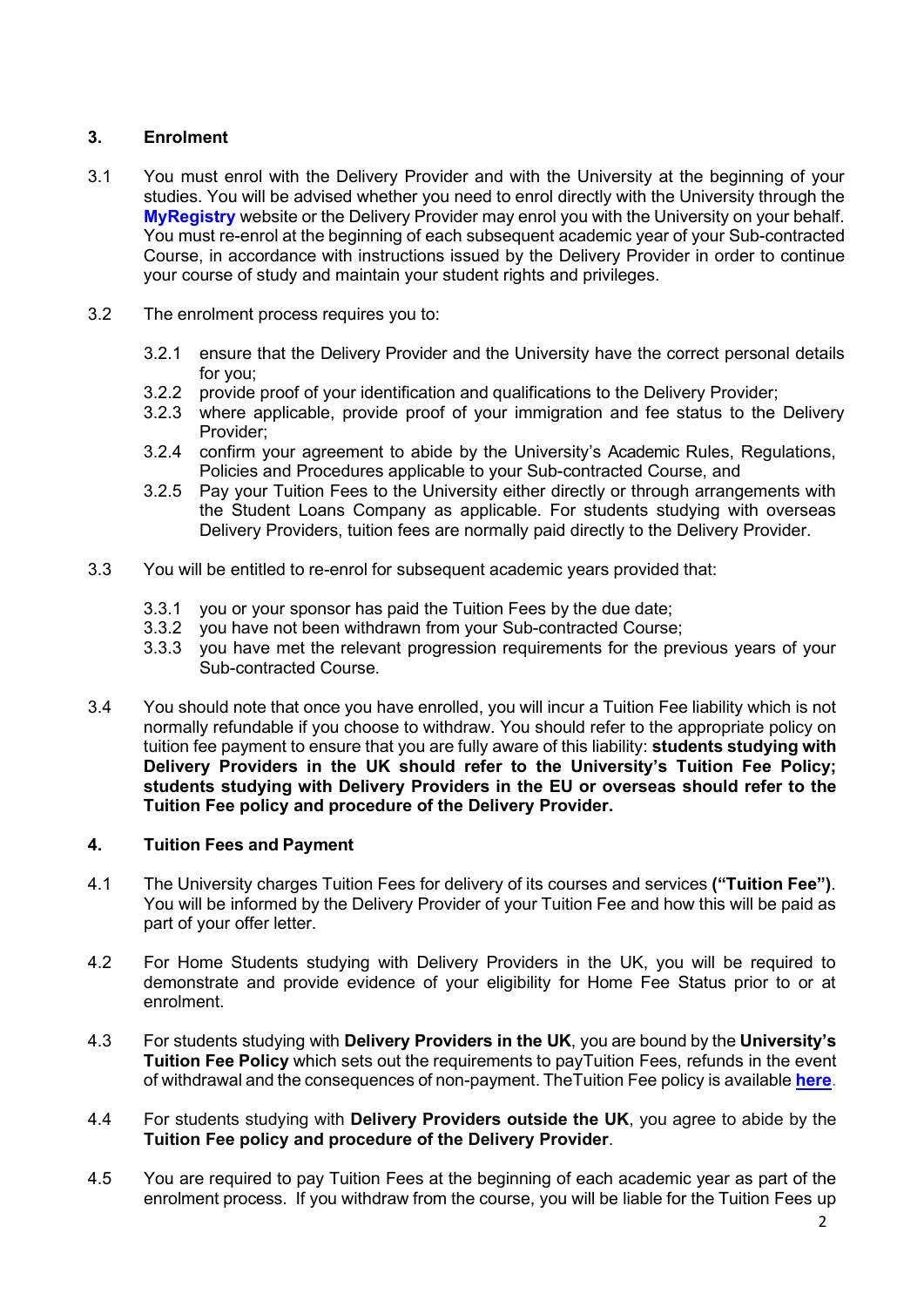until formal notification of your withdrawal is received by the Delivery Provider in accordance with the appropriate Tuition Fee policy.

- 4.6 Except for Apprenticeship Students, where your Tuition Fees are paid for by your sponsor, you acknowledge that you remain liable for your Tuition Fees in the event that your fees are not paid by your sponsor.
- 4.7 The University reserves the right to increase your Tuition Fees on re-enrolment in line with the Retail Price Index ("**RPI**") annual rate of inflation.
- 4.8 If you do not pay the Tuition Fees in accordance with the appropriate Tuition Fee Policy, the University reserves the right to withhold your results and to not permit you to graduate.
- 4.9 The Tuition Fees do not include any fees payable for residential accommodation, nor do they include examination fees, travelling expenses, field trip expenses, course materials, or other miscellaneous expenses, which may be related or required as part of your course, for example, chef uniform, additional course materials (this is not an exhaustive list) ("**Additional Fees**"). Where there are any Additional Fees or charges, you will be informed of these by the Delivery Provider in your offer letter.

## **5. If you want to leave your Sub-contracted Course**

## **Cancellation before Enrolment – Statutory Right of Cancellation**

## **UK Delivery Providers**

- 5.1 For students studying with Delivery Providers in the UK, you have a statutory right to cancel this Contract within **14 days** of your acceptance of an offer of a place to study at the Delivery Provider ("**Cancellation Period**"). Whether you receive an unconditional or conditional offer from the Delivery Provider, the 14-day period starts on the day after you accept the offer. You do not have to give a reason for cancellation. Any reimbursements of fees for cancellation will be in accordance with the University's **Tuition Fee** Policy.
- 5.2 You must inform the Delivery Partner's Admissions Office of your decision to cancel within the Cancellation Period in writing by either email or letter stating your name, address, and the Sub-contracted Course for which you accepted an offer.
- 5.3 You have a further 14-day cancellation period when you enrol during your first year of study only. The 14-day period starts on the day after your enrolment date. This 14-day cancellation period does not apply to re-enrolment for subsequent academic years.

## **Overseas Delivery Providers**

5.4 For students studying with Delivery Providers outside the UK, your cancellation and/or termination rights will be governed by the overseas Delivery Provider's rules and policies.

## **Termination of Contract by you**

- 5.5 In addition to your statutory right of cancellation, you may withdraw from your Sub-contracted Course and terminate this Contract at any time. To withdraw from the Sub-contracted Course you must give notice in writing to the Delivery Provider. You should contact your course leader and the Delivery Provider's administration office to initiate the process for withdrawal.
- 5.6 You will normally be required to complete a Student Withdrawal From and provide a reason for withdrawal. Notice to withdraw will take effect on receipt of the completed Student Withdrawal Form by the Delivery Provider's administration office.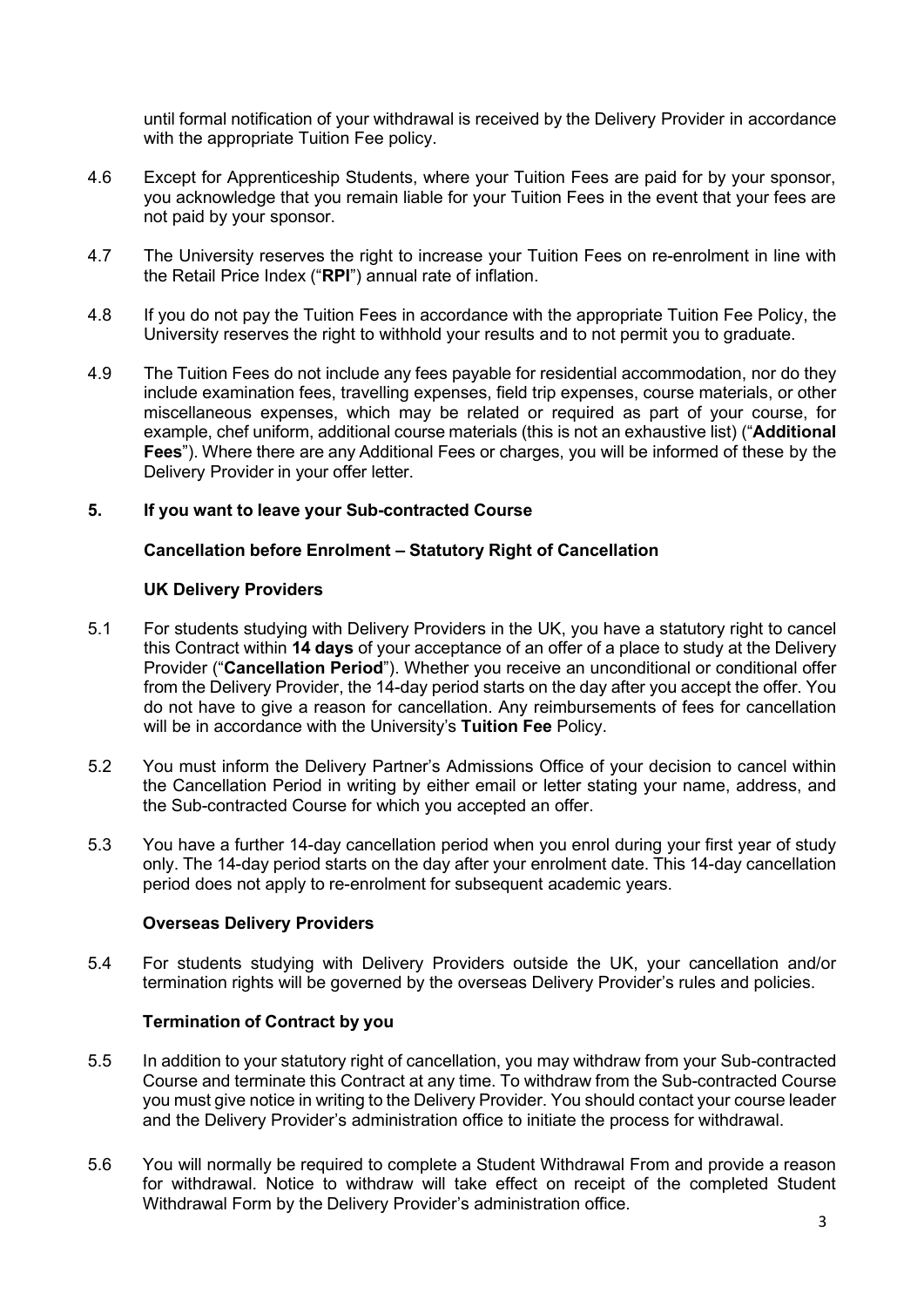- 5.7 If you withdraw part way through your Sub-contracted Course, you must pay the Tuition Fees in accordance with the applicable Tuition Fee Policy.
- 5.8 Any refund which may be due to you will be in accordance with the terms of the applicable Tuition Fee Policy.

## **6. Termination of Contract by the University**

- 6.1 The University may terminate this contract in writing with immediate effect (subject to your rights of appeal to the University) if:
	- 6.1.1 you or your sponsor fail to pay the Tuition Fees (or any instalment) by the due date for payment;
	- 6.1.2 you fail to meet the conditions of the offer made to you;
	- 6.1.3 you provided false, incomplete, inaccurate or misleading information in your application or at any other time;
	- 6.1.4 you fail to meet the University's progression or award requirements;<br>6.1.5 you are unable to meet the requirements of your Sub-contracted (
	- you are unable to meet the requirements of your Sub-contracted Course, including obtaining/maintaining membership of specified organisation, and/or minimum attendance and participation requirements;
	- 6.1.6 action has been taken against you in accordance with the Delivery Provider's disciplinary procedure for student matters or fitness to practise procedures;
	- 6.1.7 your behaviour represents a serious risk to the health, safety or welfare of yourself or others;
	- 6.1.8 you materially breach these Terms and Conditions and/or the Delivery Provider's terms and conditions;
	- 6.1.9 where applicable, you do not disclose any relevant unspent criminal conviction;
	- 6.1.10 the University is notified by the Delivery Provider that you do not meet your obligations under immigration rules or you no longer have permission to study in the UK;
	- 6.1.11 Apprenticeship students where your course is linked to your employment and your employer terminates your employment contract, and/or your Apprenticeship Agreement is terminated.
	- 6.2 You have a right to submit an internal appeal of the University's decision to terminate the Contract under the Student Complaints Procedure or the Appeals Regulations as appropriate.

## **Consequences of Termination**

- 6.3 If at any time this Contract terminates, whether by you, the Delivery Provider or the University:
	- 6.3.1 the University shall be entitled to refuse to enrol you on your Sub-contracted Course (if, at the date oftermination, you have not already enrolled);
	- 6.3.2 the University shall be entitled to require you to stop studying on your Sub-contracted Course;
	- 6.3.3 you will be required to return to the Delivery Provider's administration office, any Student Identification Card(s) issued to you on enrolment, together with all property owned by the University;
	- 6.3.4 you must pay all outstanding fees immediately;

## **7. The University's Obligations to you**

7.1 The University will ensure that the Sub-contracted Course you are enrolled on is of an appropriate standard and quality. It will monitor the Delivery Provider to ensure that the Subcontracted Course is provided to you as described in the relevant course specification and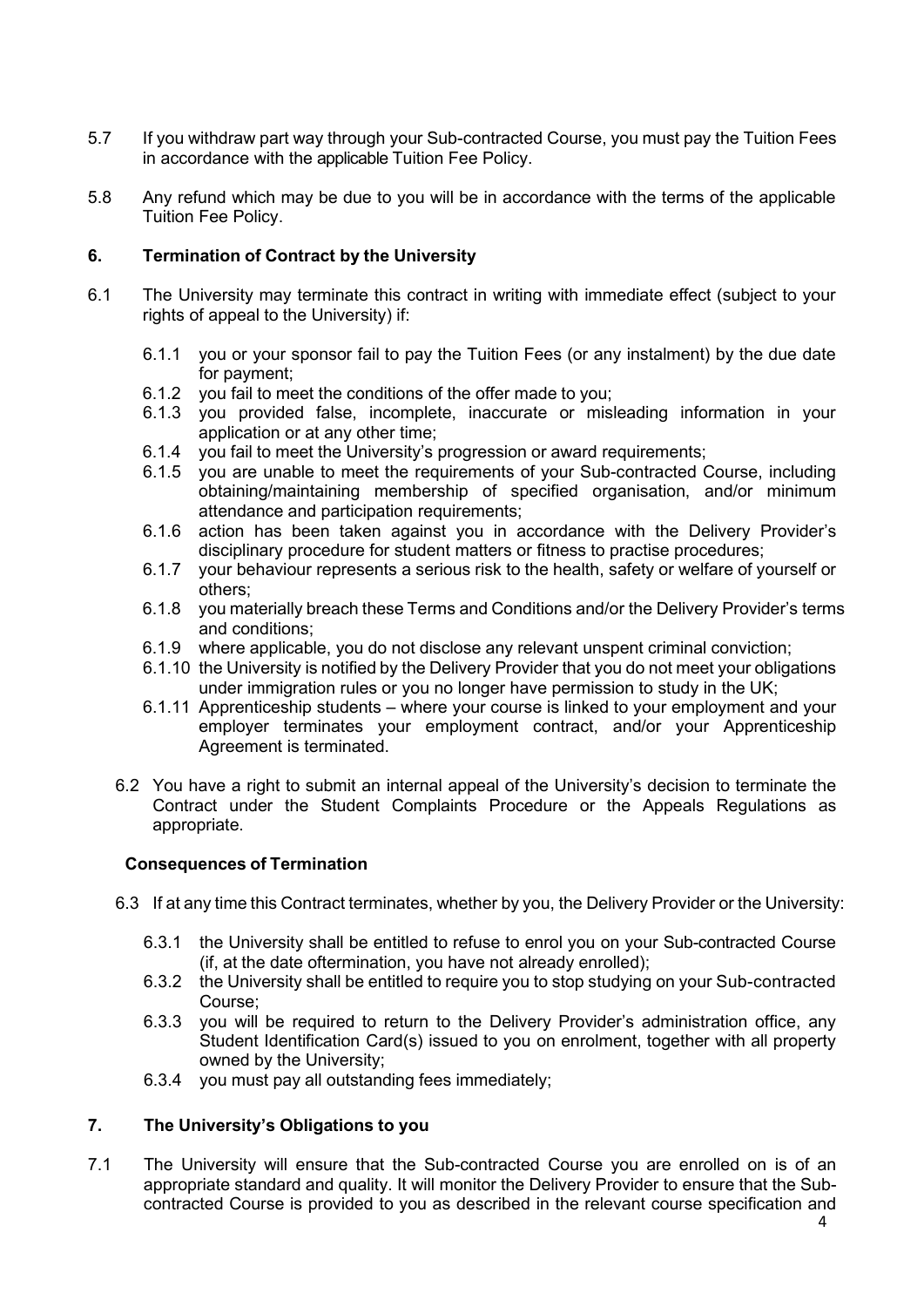other publications such as the prospectus and the Delivery Provider's website for the applicable academic year.

7.2 Unless you are otherwise notified, the University will not be providing any services to you directly including student services (including pastoral care, disability advice and support, careers, employability and placement advice and support), access to the University's Library, access to financial support, bursaries or other payments. Such services are provided by the Delivery Provider where applicable.

## **8. How we Communicate with you**

- 8.1 Unless you are informed otherwise, the Delivery Provider will be responsible for all communications with you.
- 8.2 The Delivery Provider will communicate with you via the email address you provided and/or your student email address, and where required, via letters. Where Delivery Providers use the University's Virtual Learning Environment **Blackboard**, communications will also be posted online via notices on Blackboard. You should ensure that you keep your details upto-date through the Delivery Provider and **MyRegistry** (where applicable) and also that you check Blackboard regularly.

## **9. Changes to your Sub-contracted Course**

- 9.1 The University will monitor that the Delivery Provider uses all reasonable efforts to deliver the Sub-contracted Course in accordance with the course specification.
- 9.2 However, to ensure that the University's Sub-contract Courses remain current and relevant, they are subject to regular review. The University may, from time to time, need to amend modules, course content or the way that these are delivered to, for example (non-exhaustive list):
	- 9.2.1 comply with changes in the law or Government policy;
	- 9.2.2 comply with the requirements of the University's regulators, accrediting bodies, professional, and statutory bodies;
	- 9.2.3 make updates to reflect best practice and academic developments for the benefit of students;
	- 9.2.4 adjust content as a result of staff changes;
	- 9.2.5 improve course quality in response to student or external examiner's feedback; or
	- 9.2.6 to accommodate and respond to refurbishment and development work taking place on campus.
- 9.3 Changes may be minor or major changes.
	- 9.3.1 Examples of minor changes, may include, but not limited to:
		- (a) Altering the timetable, location, and number of classes for your Sub-contracted Course;
		- (b) reasonable changes to the content and syllabus of your Sub-contracted Course, including in relation to optional placements, to ensure that the Sub-contracted Course remains current and relevant;
		- (c) changes to assessments as a result of student or external examiner feedback.
	- 9.3.2 Examples of major changes, may include, but not limited to:
		- (a) adding or removing core (compulsory) modules;
		- (b) change of course or Award title;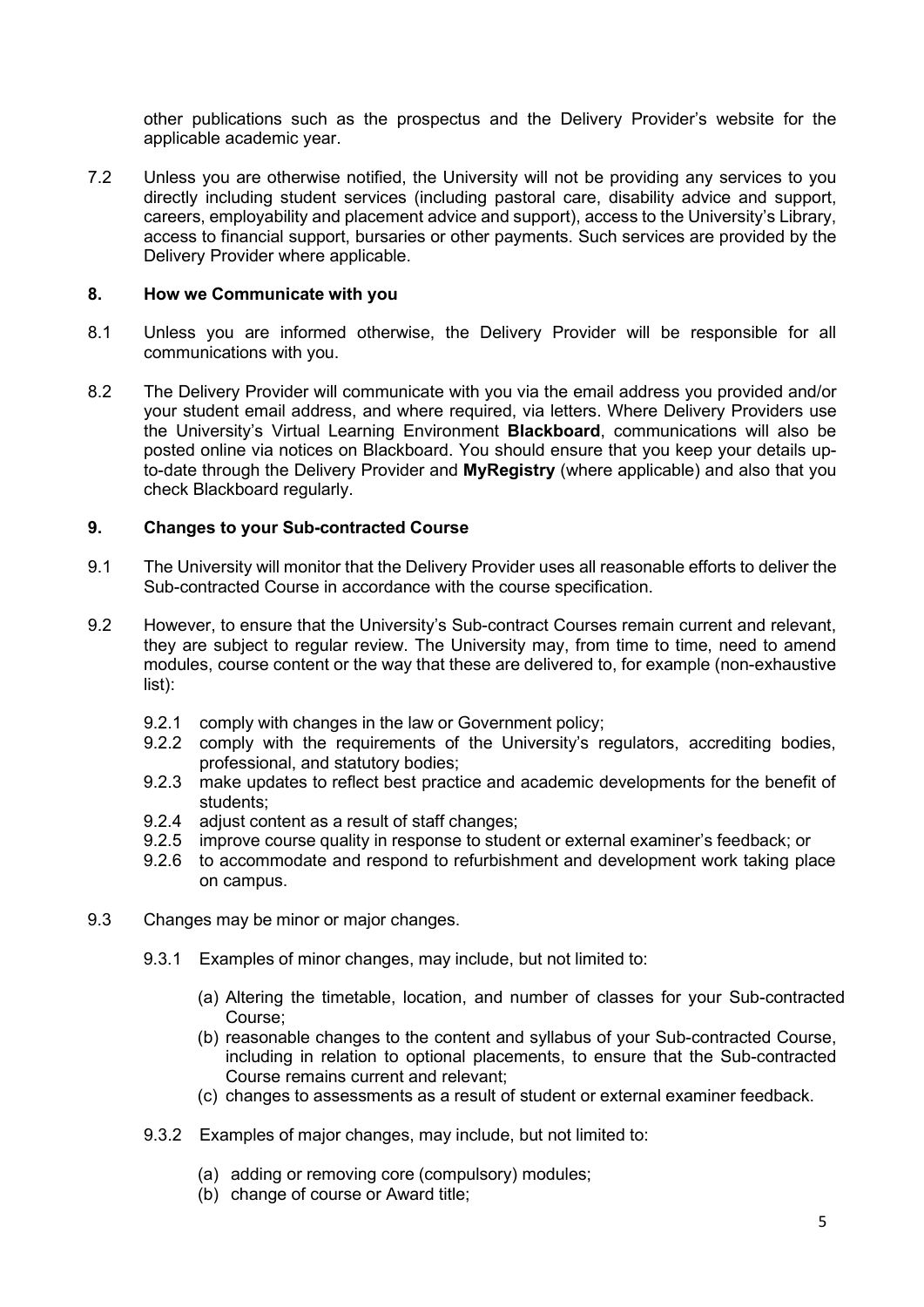- (c) changes to overall Sub-contracted Course aims;
- (d) changes to module credit value;
- (e) changes to method of delivery;
- (f) discontinuance of a Sub-contracted Course;
- (g) combining courses of study;
- (h) changes to specific course regulations.
- 9.4 The University reserves the right to make minor changes to its Sub-contracted Courses. Where such changesare made, the University will take all reasonable steps to minimise disruptions to students.

#### 9.5 **Changes to an offer prior to acceptance**

- 9.5.1 The University reserves the right to make changes to a Sub-contracted Course at any time before an offer is accepted.
- 9.5.2 If the University is required to make a change to any aspect of the Sub-contracted Course prior to acceptance, the University will use reasonable endeavours to ensure the Delivery Provider:
	- (a) informs you at the earliest opportunity possible;
	- (b) provides details of what has changed and why the change was made; and
	- (c) takes reasonable steps to minimise any potential disruption.
- 9.5.3 As an applicant, you have the option to accept or reject the amended offer.

#### 9.6 **Major changes to Sub-contracted Course prior to enrolment**

- 9.6.1 If between the time of your acceptance of an offer and before enrolment it is necessary for the University to make major changes to your Sub-contracted Course, the University will use reasonable endeavours to ensure the Delivery Provider:
	- (a) informs you of the changes at the earliest opportunity possible;
	- (b) provides details of what has changed and the potential impact of the changes; and
	- (c) takes reasonable steps to minimise any potential disruption.
- 9.6.2 If the major change to your Sub-contracted Course, prejudicially affects you, and you no-longer wish to enrol on the Sub-contracted Course, the University will use reasonable endeavours to ensure the Delivery Provider finds you a suitable alternative course for which you are qualified. Alternatively, you may terminate the Contract and withdraw from the Sub-contracted Course without any liability for Tuition Fees (even if the Cancellation Period has expired) You will be reimbursed for any Tuition Fees you have paid to date.

#### 9.7 **Major changes to Sub-contracted Course after enrolment**

- 9.7.1 The University will usually not make major changes to its Sub-contracted Courses after a student hasenrolled. However, in exceptional circumstances it may be necessary for the University to make such changes after enrolment. Where there are proposed major changes to your Sub-contracted Course, the University will use reasonable endeavours to ensure the Delivery Provider:
	- (a) informs you at the earliest opportunity and gives you reasonable notice of the reasons for the change, what changes are being proposed and information on the potential impact of the changes;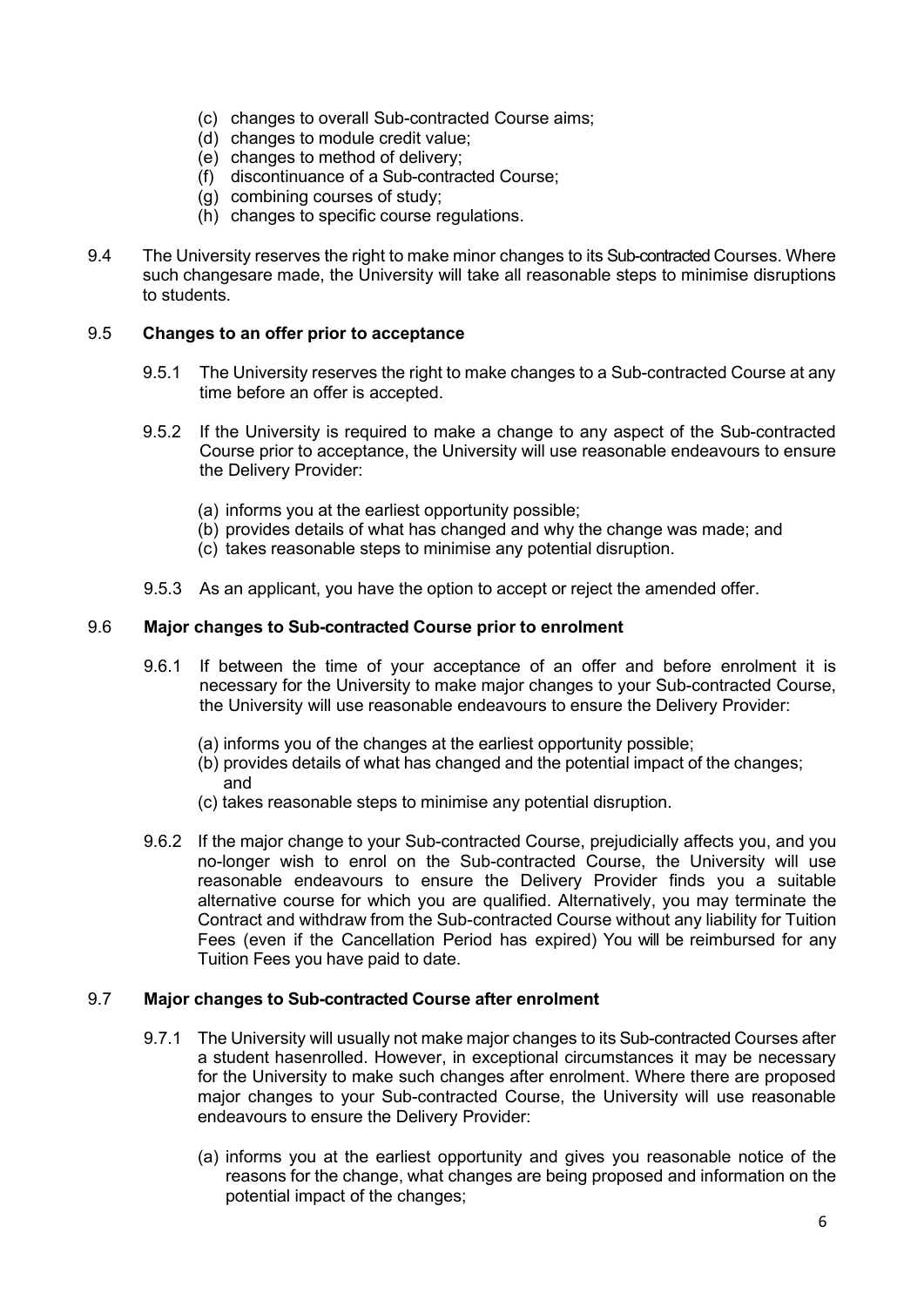- (b) consults you on the changes and gives you an opportunity to provide feedback;
- (c) will attempt to minimise any adverse impact on you; and
- (d) if necessary and appropriate, explores with you the opportunities for transferring to another suitable course either at the Delivery Provider, University or elsewhere, and ensures that youreceive recognition or credits for any units you have successfully completed.
- 9.7.2 If you did not consent to the major change, and the implementation of the major change causes you exceptional detriment or hardship, the University and the Delivery Provider will work with you to try to reduce the adverse effect on you, or find an alternative solution, includingthe option to terminate the Contract and withdraw from the Sub-contracted Course without any liability for further Tuition Fees.
- 9.7.3 In exceptional circumstances, such as the COVID-19 pandemic, the University and the Delivery Provider may need to make major changes quickly and promptly in response to events beyond its control without consulting you first, where it is necessary to comply with the law and/orgovernment guidance and/or instructions. Should this occur, the Delivery Provider will notifyyou of the changes and the potential impact of the changes at the earliest opportunityand attempt to minimise any adverse impact on you. You will still have the rights underclause 9.6 including the opportunity to transfer to another suitable course and/or terminate your Contract with the University.

## 9.8 **Discontinuance of a Subcontracted Course**

#### **Prior to enrolment**

- 9.8.1 If the University discontinues a Sub-contracted Course, prior to enrolment, the University will use reasonable endeavours to ensure the Delivery Provider offers where applicable, the following options:
	- (a) transfer the offer to a suitable alternative course for which you are qualified;
	- (b) defer the offer until the next available intake; or
	- (c) terminate the Contract and withdraw from the Sub-contracted Course without any liability for Tuition Fees (even if the Cancellation Period has expired). You will be reimbursed for any Tuition Fees and/or deposit paid by you.

## **After enrolment**

9.8.2 Where it is necessary for the University to discontinue your Sub-contracted Course after yourenrolment due to any exceptional and unforeseen circumstances, it will undertake thisin line with the University's Student Protection Plan available **[here.](http://www.uwl.ac.uk/students/current-students/policies-procedures-and-regulations)**  Wherever possible we will work with the Delivery Provider to try to teach-out your Sub-contracted Course even if adjustments have to be made to the way your Subcontracted Course is delivered.

## **10. Your obligations to the University**

- 10.1 You must provide accurate information on application and enrolment (students discovered to have falsified or misrepresented informed may be liable to expulsion from the Sub-contracted Course).
- 10.2 You must familiarise yourself with and adhere to all University regulations, policies, procedures and codes of practice that are provided to you by the Delivery Partner and as revised from time to time. We reserve the right to make changes to our regulations, policies, procedures and code of practice and to introduce additional documents, where they benefit students or are necessary because of changes in law, regulatory or funder requirements, or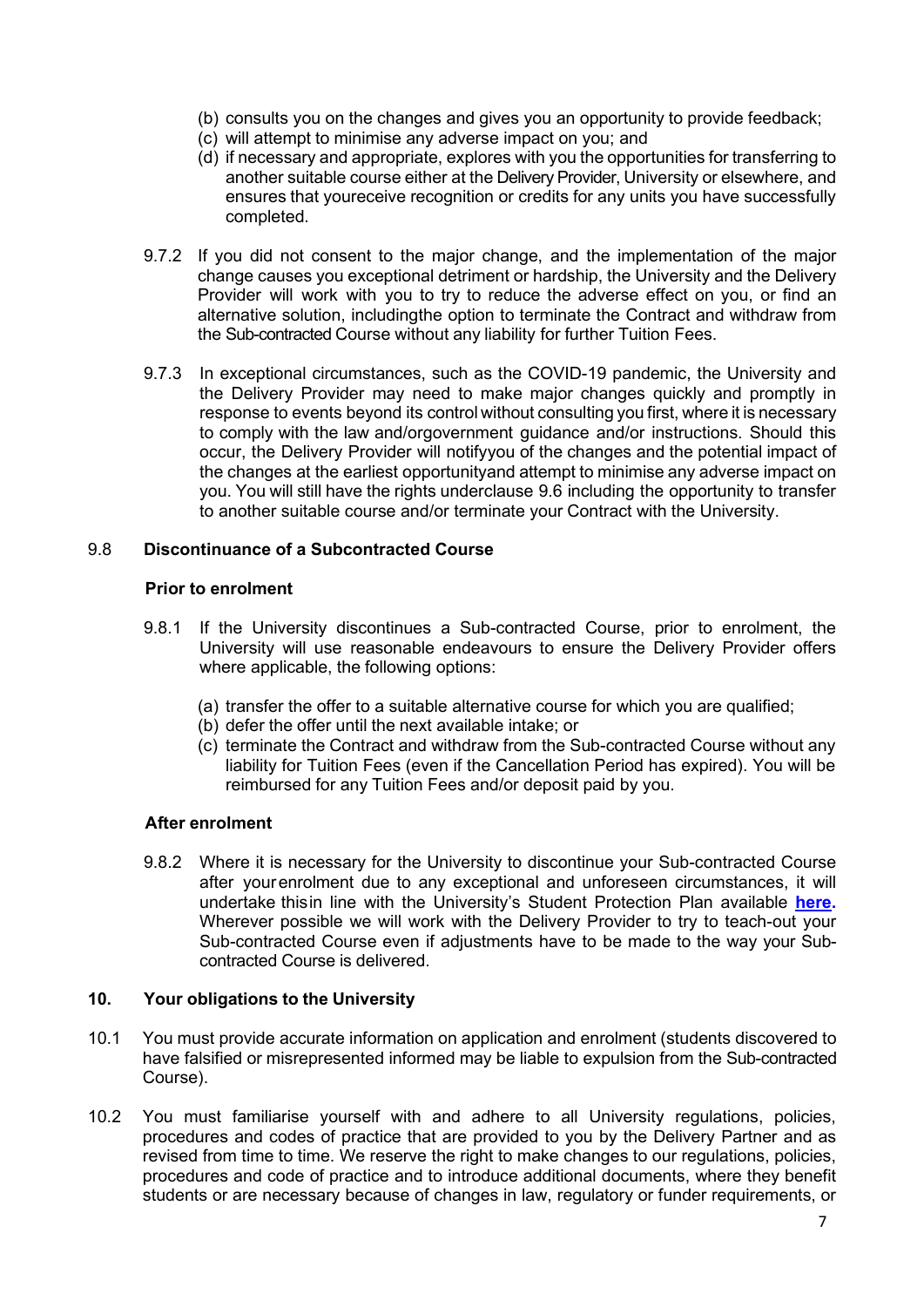they reflect good practice or aid clarification. The Delivery Partner will let you know when any changes are made. The regulations, policies and procedures include, but are not limited to:

- (a) the University's Academic Regulations
- (b) the University's Tuition Fee Policy (for students studying in the UK only);
- (c) the University's Academic Appeal Procedures; and
- (d) the University's Privacy Notice.
- 10.3 By enrolling on the Sub-contracted Course, you agree to abide by the **University's Academic Regulations** which are available **[here](http://www.uwl.ac.uk/students/current-students/policies-procedures-and-regulations)**. These describe the academic regulatory framework of the University and give information about the requirements for awards. They include important information about the requirements for your academic performance and for continued study.
- 10.4 You are expected to take responsibility for your studies, including attending all scheduled teaching, examinations, and submission of assessments as instructed by the Delivery Provider.
- 10.5 You are also required to abide by the Delivery Provider's regulations, policies and procedures (as amended from time to time) including but not limited to:
	- (a) the Delivery Provider's Student Code of Conduct and/or Student Charter;
	- (b) the Delivery Provider's Student Disciplinary Procedures;
	- (c) the Delivery Provider's Fitness to Study Policy;
	- (d) the Delivery Provider's Library and Information Technology ("IT") Policies when you use the Delivery Provider's library and IT services;
	- (e) the Delivery Provider's Tuition Fees Policy (for students studying outside of the UK);
	- (f) The Delivery Provider's Health and Safety Policy and Procedures.
- 10.6 If you do not abide by the regulations, policies procedures and code of practice outlined above, you may be subject to disciplinary action under the Delivery Provider's **Student Disciplinary Procedures.**
- 10.7 For cases of academic misconduct including cheating, you will be subject to the **University's Academic Misconduct Regulations** available here **[see Academic [Misconduct](https://www.uwl.ac.uk/sites/default/files/academic_regulations_ay20-21_-_academic_offences.pdf) [Regulation\]](https://www.uwl.ac.uk/sites/default/files/academic_regulations_ay20-21_-_academic_offences.pdf)**.
- 10.8 You must also abide by any other course specific requirements as set out in the course specific handbook, associated terms and conditions, policies, or other documents. These include requirements of professional bodies, accredited bodies, employers or relevant thirdparty providers, where applicable.

#### **11. Adherence to Immigration Rules**

This clause is relevant to International Students studying with UK Delivery Providers only.

- 11.1 If you are admitted under a UK Visa and Immigration ("**UKVI**") Student Route visa, short term study visa or other temporary immigration status, it is your responsibility to ensure you comply with the conditions of your visa and UKVI immigration rules, regulations, and/or procedures relating to UKVI student visas, during the course of your studies.
- 11.2 If you fail to demonstrate you have a valid immigration status to study in the UK or your UKVI student visa sponsorship is revoked by the Delivery Provider for non-compliance with immigration rules, the University will be entitled to terminate your registration on your course and terminate the Contract with you (without liability to you).
- 11.3 In the event the University has to withdraw you from your studies as a result of your non-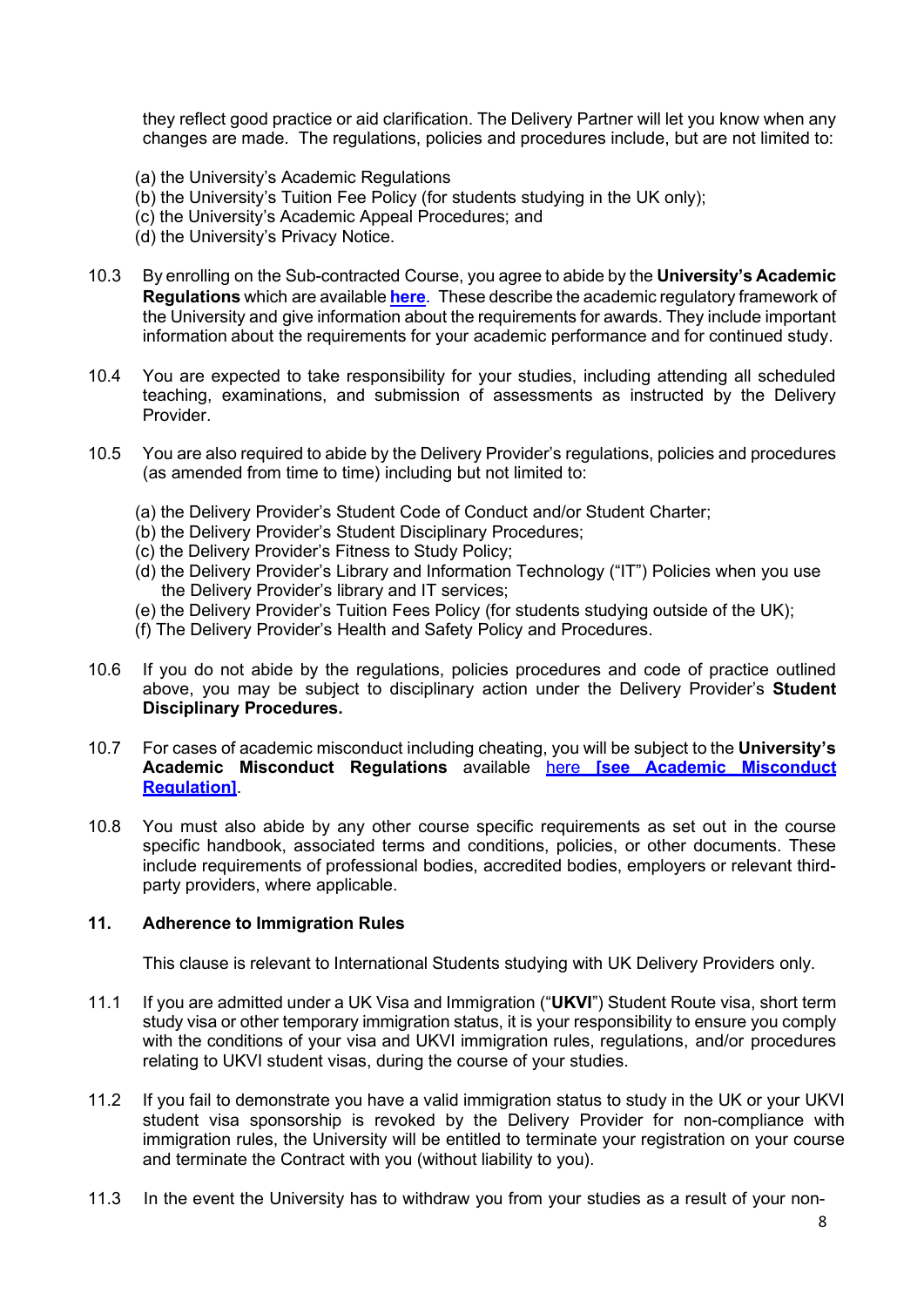compliance with the conditions as set out above in clause 11.2, you will not be entitled to a refund of your Tuition Fees.

## **Sponsorship under the UKVI Student Route**

- 11.4 If you are an international student, you will need a confirmation of acceptance of studies (CAS) to enable you to study in the UK or sponsorship for a student visa under the new immigration route.
- 11.5 The Delivery Provider is responsible for issuing CAS to international students/applicants or sponsorship for a student visa who have received an Offer and who meet the criteria set out in the Home Office Immigration Rules.
- 11.6 The Delivery Provider will be responsible for monitoring your compliance with the terms of your visa and reporting issues to the Home Office. You have an ongoing duty to keep the Delivery Provider informed of any changes immediately.

## **Other Immigration status**

- 11.6 If you are a non-UK national, but not sponsored under the Student Route visa, you will need to provide evidence of your right to remain in the UK to the Delivery Provider before you can be enrolled. The University will normally only accept students whose application to remain in the UK has been approved by the Home Office and confirmed to the University by the Delivery Provider and reserves the right not to enrol students whose immigration status has still to be determined.
- 11.7 You have an ongoing duty to inform the Delivery Provider of any changes to your immigration statusimmediately. If you are not able to provide evidence of your right to remain in the UK at any point, when requested by the Delivery Partner, your Contract will be terminated.

## **EU/EEA Students (including Swiss nationals)**

- 11.8 EU or EEA (including Swiss nationals) students who are resident in the UK are required to have applied for the EU Settlement Scheme (immigration scheme established by UK government for EU, EEA and Swiss nationals citizens, and their eligible family members to obtain immigration permission to remain in the UK after 31st December 2020) in order to remain in the UK for their studies. New and continuing students from the EU, EEA or Switzerland will need to be able to demonstrate their settled or pre-settled status.
- 11.9 For those EU, EEA or Swiss nationals students who arrived in the UK **from 1st January 2021**  onwards, are required to apply for a Student Route visa in order to study on a course which is longer than 6 months in length (see clause 11.4-11.6 above).
- 11.10 Where a student does not have the appropriate immigration permission to study in the UK, (either under the EU Settlement Scheme, or student visa), the University reserves the right not to enrol the student and/or terminate the Contract.

## **12. Disability Support**

- 12.1 If you have additional support needs, you are responsible for contacting the appropriate services provided/signposted by the Delivery Provider.
- 12.2 You are encouraged to contact the appropriate services provided/signposted by the Delivery Provider as soon as possible.
- **13. Attendance, engagement, assessment and progression and other requirements to**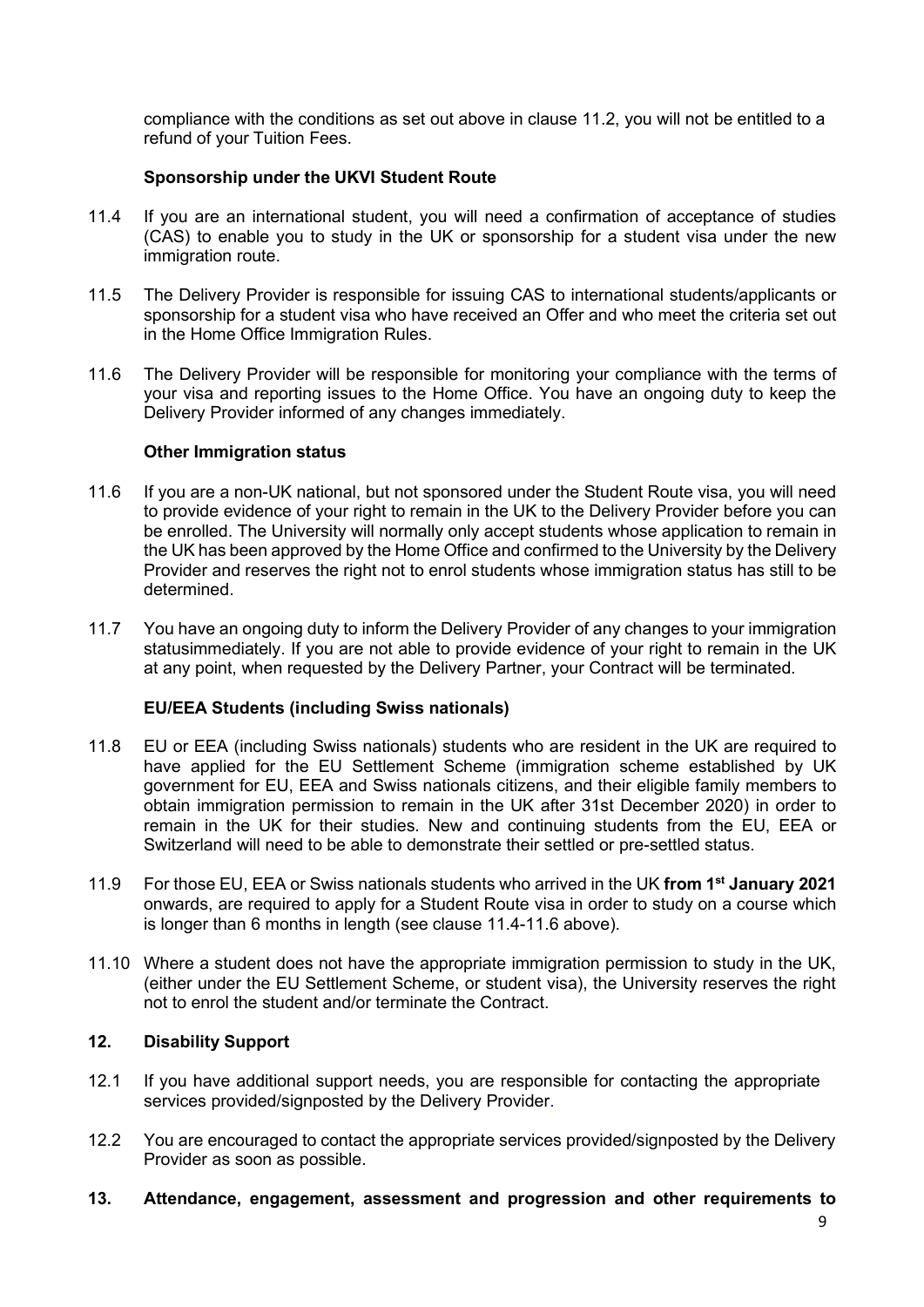#### **remain on the course**

- 13.1 In order to succeed on your Sub-contracted Course, you will need to attend scheduled classes and engage with online sessions and materials. The requirements for attendance and engagement will be outlined to you by the Delivery Provider.
- 13.2 For students in the UK, the University will monitor student engagement and progression during the course of your studies to ensure compliance with the course requirements, and regulations, and for the purpose of confirming your attendance to the Student Loans Company, the Higher Education Statistics Agency and any other relevant bodies.
- 13.3 You must submit assessments as required and as outlined in your module study guides.
- 13.4 Students who fail their modules, or who do not submit to assessment, may not be able to progress as outlined in the University's **Academic Regulations**.

## **Apprentices & Sponsored Students**

13.5 Where your Sub-contracted Course is linked to your employment, (such as an apprenticeship degree), and your employment is terminated by your employer, the University reserves the right to withdraw you from the Sub-contracted Course and terminate the Contract.

#### **14. Placements**

- 14.1 If you are on a course with an integrated placement, the Delivery Provider will provide help and support to assist you in finding a placement. However, it is your responsibility to secure a placement which must be approved by the Delivery Provider.
- 14.2 If you fail to secure a placement, you should discuss alternative options with the Delivery Provider. You will normally be able to continue your studies by transferring to a course without the placement.

## **15. Criminal Convictions**

## **Students on courses requiring a DBS check**

- 15.1 For courses leading to a regulated professional qualification or courses involving children or adults who are defined as vulnerable by reason of the type of services provided to them, including, but not limited, to nursing, midwifery and social work, you must disclose spent convictions including cautions to the Delivery Provider and a Disclosure and Barring Service ("**DBS**") check will be required. Any disclosures will be considered under the applicable policy of the Delivery Partner.
- 15.2 You have an ongoing obligation as an enrolled student to inform the Delivery Provider immediately if you receive any criminal conviction following your DBS check. This disclosure will be considered under the applicable policy of the Delivery Partner.
- 15.3 Failure to disclose any relevant criminal convictions could lead to termination of this Contract by the University under clause 6.1.

#### **Students on courses that do not require a DBS check**

15.4 When you are given an offer of a place by the Delivery Provider, you must disclose any relevant unspent criminal convictions to them, in accordance with the applicable policy of the Delivery Provider. The Delivery Provider will consider disclosed convictions in accordance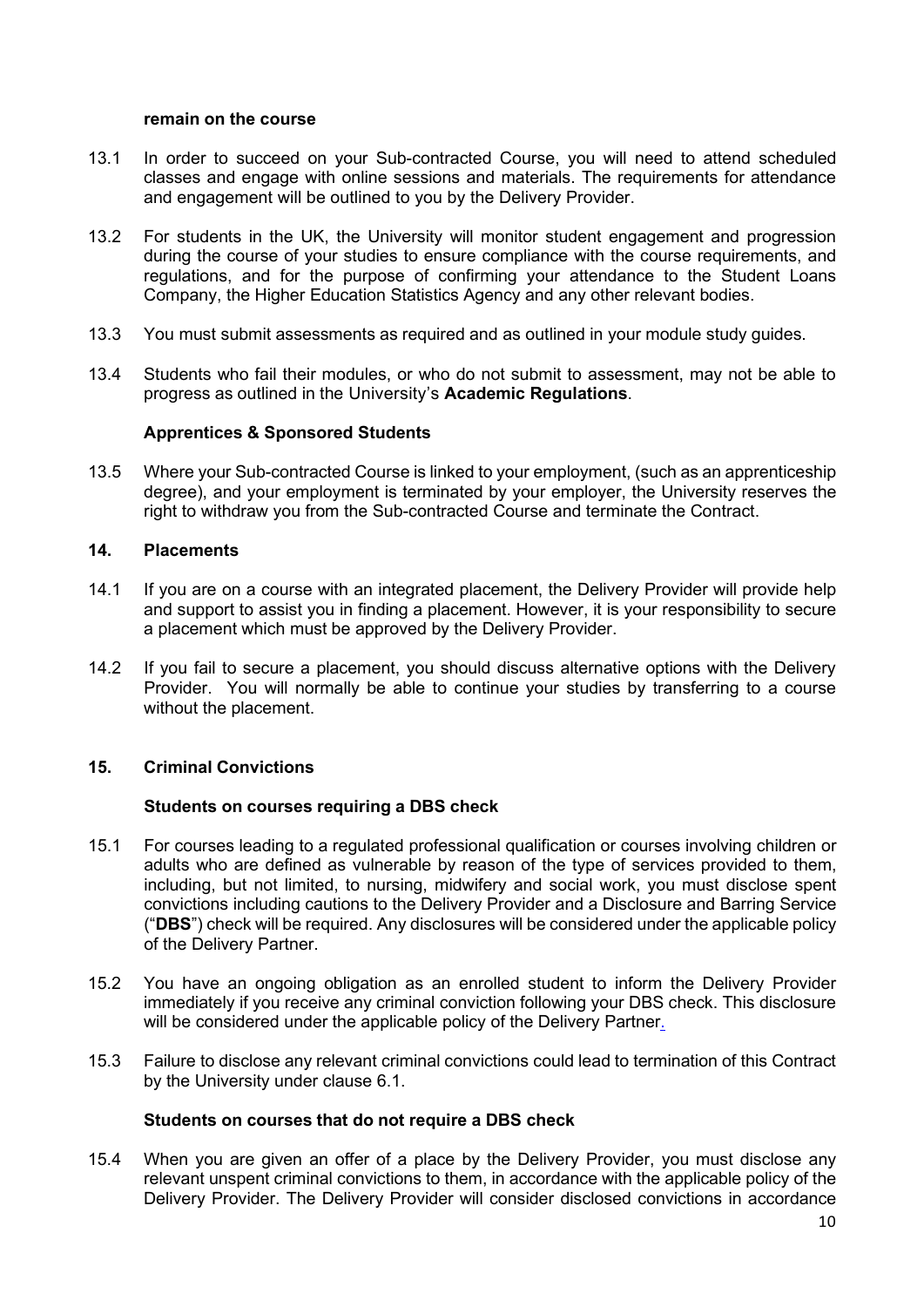with their applicable policy.

- 15.5 You should note that for some professions, such as being a registered psychologist or a solicitor or barrister, may not allow registration for those with criminal convictions. It is your responsibility to check your situation if you are in this position.
- 15.6 Failure to disclose any relevant criminal convictions when required to do so by the Delivery Provider could lead to termination of this Contract by the University under clause 6.1.

## **16. Collection and Processing of Personal Data**

- 16.1 By entering into this Contract, you understand that the University and its partners, or agents, will process your personal data in order for the University to meet its obligations to deliver education services to you under this Contract.
- 16.2 The University needs to collect, hold and process your personal data for the purposes of administering your award and all other services provided to you. Personal data includes your student records, application data, assessment marks, residence data, attendance data, accessing learning materials (including Blackboard, our virtual learning environment, and other systems) and financial data.
- 16.3 The data will be processed in line with the General Data Protection Regulations and the Data Protection Act 2018, the University's Data Protection Policy and the Student Data Privacy Notice available **[here](https://www.uwl.ac.uk/about-us/policies-and-regulations/privacy-and-data-protection)**.

## **17. Disclosure to Statutory/Public Third Parties**

- 17.1 The University is required by law to disclose some of your personal data to certain statutory and public bodies. The following are the statutory bodies the University may disclose student personal data to (indicative not exhaustive list – for further detail see Student Data Privacy Notice):
	- The Higher Education Statistics Agency (individualised statutory returns made by all Universities)
	- The National Students Survey, the Graduate Outcomes survey, and other processes intended to enhance the student experience
	- Student Loans Company where applicable for Home students only.
- 17.2 Upon graduation you will be invited to join the University's alumni community. Your details will be passed to our Alumni Relations team to enable them to contact you. You may withdraw from these communications at any time by contacting the Alumni team at [alumni@uwl.ac.uk.](mailto:alumni@uwl.ac.uk)

# **18. Intellectual Property and Copyright**

## **Undergraduate and Postgraduate taught courses**

- 18.1 All intellectual property rights developed by undergraduate students and students on taught postgraduate programmes as part of their course, normally belong to you ("**Student IP**"), subject to certain exceptions. These exceptions, include collaborate work, will normally include projects and dissertations where the work has been supervised by the Delivery Provider's staff and creative and design projects, and this will be highlighted in the appropriate Module Study Guide. Please refer to the Delivery Provider's appropriate policy.
- 18.2 For the purposes of teaching, research, internal administration, and other non-commercial use, you grant the University and the Delivery Partner the ability to use your assessments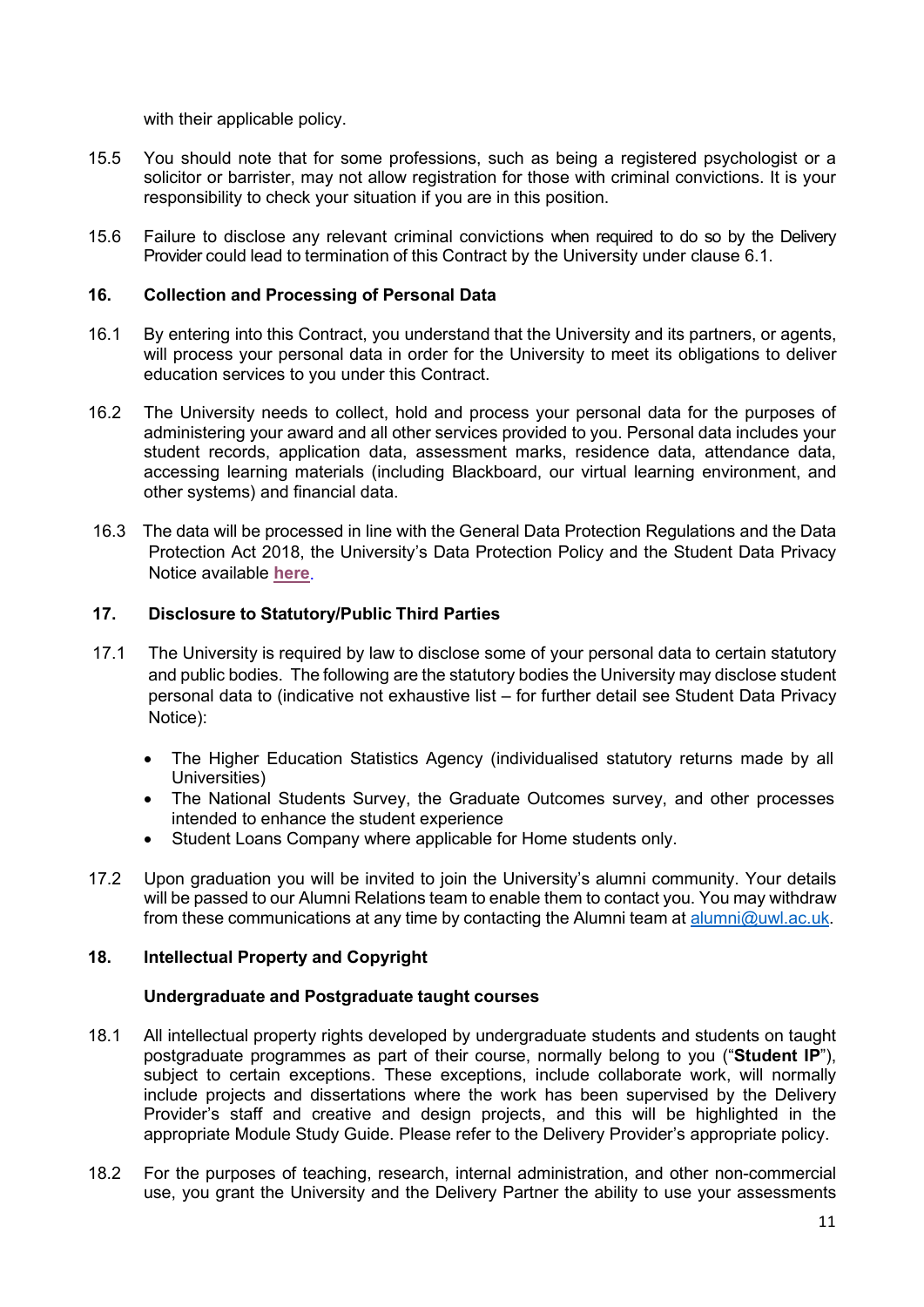where you have created intellectual property.

18.3 Where the University makes use of Student IP, it will use its reasonable efforts to acknowledge the authorship and inventorship of any such Student IP.

# **Apprenticeship Students**

18.4 For students on apprenticeship courses, the IP will belong to the employer if this is specified in the apprenticeship agreement or employment contract.

# **19. Copyright**

19.1 The copyright in any work or design compiled, edited, or otherwise, brought into existence by a student as a piece of scholarly work, shall belong to the student, unless otherwise explicitly agreed at the outset of the project.

# **20. Complaints**

- 20.1 Should you wish to make a complaint, the Delivery Provider has in place a complaints procedure which set out how complaints may be made.
- 20.2 All complaints (non-academic and academic in nature) are dealt with in the first instance by the Delivery Provider. You must raise your complaint in accordance with the Delivery Provider's Complaints procedure.
- 20.3 If your complaint is non-academic in nature, and your complaint is not resolved satisfactorily with the Delivery Provider, at the end of the complaints process, you may refer your complaint to the Office of the Independent Adjudicator (OIA) if they are a member of OIA.
- 20.4 If your complaint is about the standard or quality of a course, and your complaint is not resolved satisfactorily with the Delivery Provider, you can refer the complaint for a review by the University by writing to the University Secretary at University.Secretary@uwl.ac.uk. The University will review the complaint in accordance with its **Student Complaints Procedure available here.** If after exhausting the University's internal complaints procedures, and Completion of Procedures Letter has been issued, you remain dissatisfied you can then apply for an external review of the complaint to the Office of the Independent Adjudicator for Higher Education ("**OIA**") which can be found **[here](http://www.oiahe.org.uk/)**.

# **21. Appeals**

- 21.1 Should you wish to appeal against the outcome of an assessment board or academic misconduct panel, you must appeal directly to the University in accordance with the University's appeal procedure as set out in the University's Academic Appeals Procedure which is part of the University's **Academic Regulations**.
- 21.2 Academic appeals are appeals in relation to (i) an assessment grade; (ii) the final Course award; or outcomes of academic misconduct panel.

# **22. Force Majeure**

- 22.1 The University will do all that it reasonably can to fulfil its obligations as set out in these Terms and Conditions to appropriately enrolled students. Sometimes, circumstances beyond our control, mean that we cannot provide such educational services. This might be because of, for example:
	- 22.1.1 industrial action by University staff or third parties;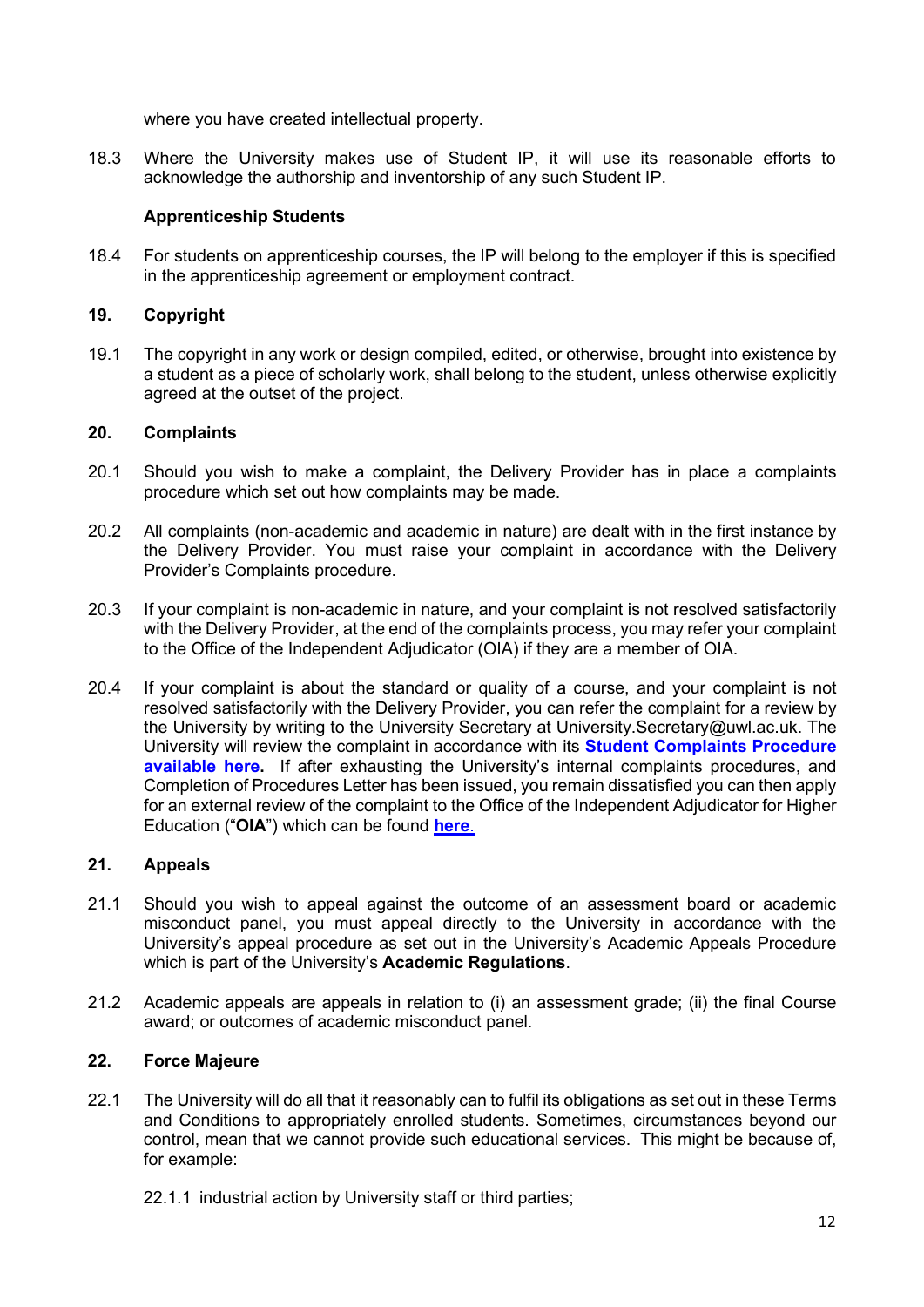- 22.1.2 the unanticipated departure or absence of key members of University staff;
- 22.1.3 significant changes to Higher Education funding;
- 22.1.4 the acts of any governmental or local authority;
- 22.1.5 where the numbers recruited to a course are so low that it is not possible to deliver an appropriate quality of education for students enrolled on it;
- 22.1.6 severe weather, natural disaster, epidemic or pandemic, fire, flood, war, civil disorder or unrest, riot, terrorist attack or the threat of it.
- 22.2 In these circumstances, the University will work with the Delivery Provider to take all reasonable steps to minimise the resultantdisruption to those services and to affected students, by, for example, offering affected students the chance to move to another course or institution, or by delivering a modified version of the same course, but to the full extent that is possible under the general law, the University excludes liability for any loss and/or damage suffered by any student.

#### **23. University's Liability to you**

- 23.1 The University does not limit its liability arising from:
	- 23.1.1 death or personal injury caused by the negligence of the University or its officers, employees or agents;
	- 23.1.2 fraud or fraudulent misrepresentation; or
	- 23.1.3 any other matter which the University is not permitted to exclude or limit our liability for by law.
- 23.2 Whilst the University takes reasonable care to ensure the safety and security of its students whilst on University premises, and/or whilst using University services and equipment, the University cannot accept responsibility and expressly excludes liability for:
	- 23.2.1 any loss, theft, misuse, or damage to your property, including without limit, any motor vehicle, bicycle, personal equipment, such as mobiles, tablets, laptops, whilst such property is on University premises. You are advised to insure your property against theft and other risks;
	- 23.2.2 any loss that you would not have suffered if you had taken reasonable steps to avoid or reduce the loss;
	- 23.2.3 death or personal injury that is not caused by negligence of the University or its officers, employees, or agents;
	- 23.2.4 any loss or damage suffered as a result of the use of any computer equipment or software provided or made available by the University, including any contamination of software or loss of files. Your use of such computer equipment and any software provided by the University is at your own risk;
	- 23.2.5 changes to law that require a change of these Terms and Conditions.

For the avoidance of doubt, the University shall not be held responsible for any injury to you (financial or otherwise), or for any damage to your property, caused by another student, or by any person who is not an employee or authorised representative of the University.

- 23.3 Subject to clause 23.1, and unless required by law, the University's liability to you under the Contract shall under no circumstances be greater than the total Tuition Fees due in respect of your Sub-contracted Course.
- 23.4 You acknowledge that Tuition Fees do not bear a direct relationship to teaching hours, contact hours or other easily measurable services. A wide range of other educational, support and other costs are taken into account in Tuition Fees. Undertaking a course requires independent study, research and/or work by you, which is supplemented by teaching and contact hours. When it comes to the University's liability, Tuition Fees are primarily linked to the University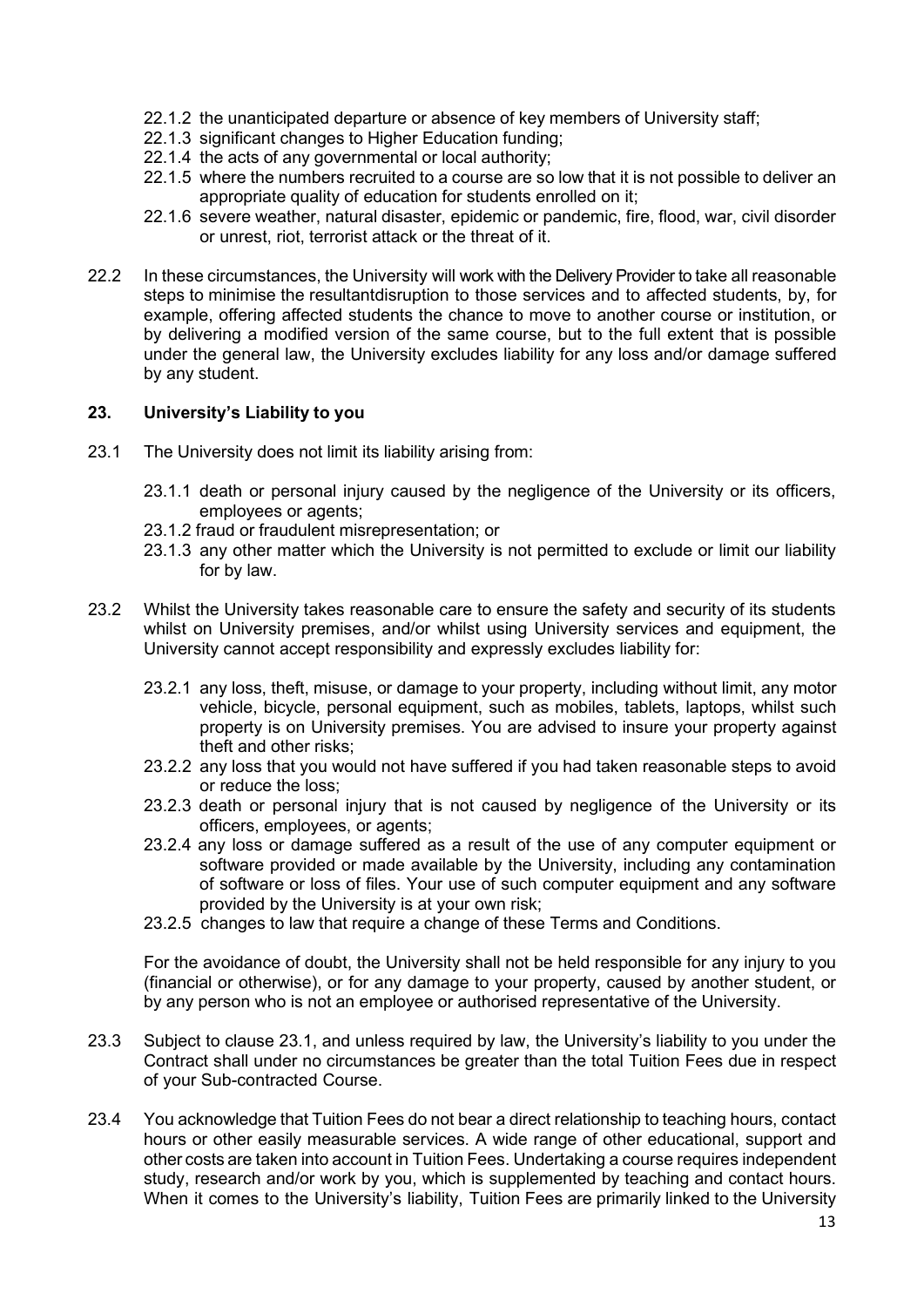enabling you to achieve the course learningoutcomes rather than the provision of specific services or teaching or contact time.

#### **24. Notices**

- 24.1 Any notice given under this Contract will be in writing.
- 24.2 The University will send any notice to you either by email to your student email address, or if prior to registration, to such other email address which you have provided. Notice may also be sent to either your term-time address/home address. You must keep your details up to date with the Delivery Partner and via MyRegistry.
- 24.3 You must send any notices either by post to the University Secretary at University of West London, St Mary's Road, Ealing, London, W5 5RF, or by email to [University.Secretary@uwl.ac.uk](mailto:University.Secretary@uwl.ac.uk)

## **25. General**

- 25.1 Each of the clauses of these Terms and Conditions operate separately. If any provision of these Terms and Conditions is or becomes illegal, invalid, void, or unenforceable, that shall not affect the legality, validity or enforceability of the other provisions.
- 25.2 These Terms and Conditions are personal to you and you may not transfer them or your rights under them to anyone else.
- 25.3 Only you and the University are parties to this Contract. No other person shall have rights under the Contracts (Rights of Third Parties) Act 1999 to enforce the terms of this Contract.
- 25.4 Failure or delay by you or the University to enforce a breach by the other of the Terms and Conditions will not constitute a waiver of any provision and will not prevent you or the University from taking steps to enforce that or any other provision.
- 25.5 This Contract shall be governed by and construed in all respects in accordance with the laws of England and Wales and the parties agree to submit to the exclusive jurisdiction of the courts of England and Wales.

## **Updated August 2021**

#### **Glossary of Terms**

| <b>Academic Regulations</b> | The Regulations that guarantee the standards of all of the<br>University's awards. The Regulations are the responsibility<br>of the Academic Board, and are reviewed and revised<br>annually through the Academic Regulations Review<br>Committee. See uwl.ac.uk/about-us/policies-and-<br>regulations                                                                                           |
|-----------------------------|--------------------------------------------------------------------------------------------------------------------------------------------------------------------------------------------------------------------------------------------------------------------------------------------------------------------------------------------------------------------------------------------------|
| <b>Additional Fees</b>      | Any fees which might be payable in addition to the<br>'Tuition Fee' these may include residential<br>accommodation, examination fees, travelling expenses,<br>field trip expenses, course materials, or other<br>miscellaneous expenses, which may be related or<br>required as part of your course, for example, chef uniform,<br>additional course materials (this is not an exhaustive list). |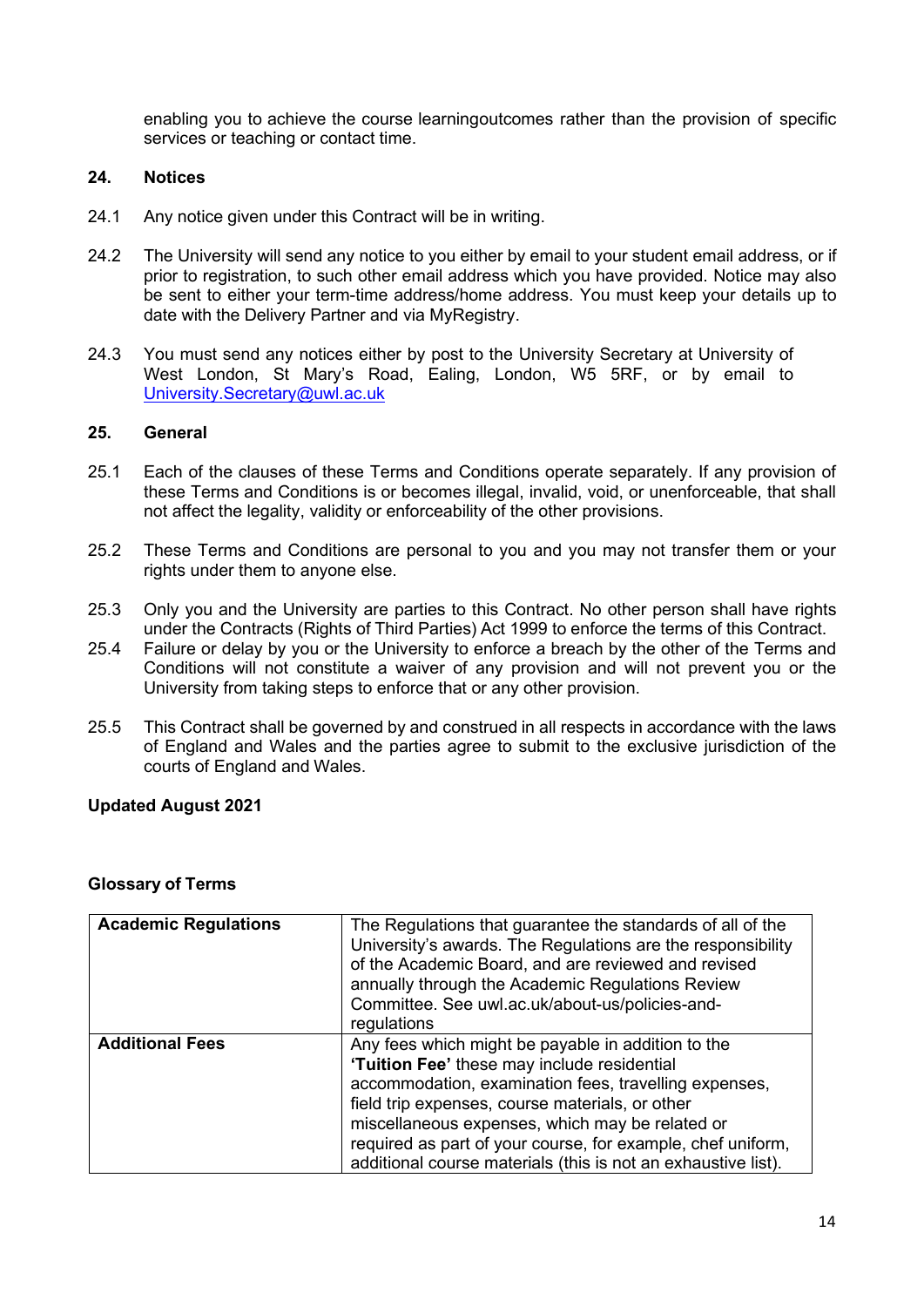| A contract entered into between the employer and<br>employee (apprentice) for the purposes of an<br>apprenticeship within the meaning of section A1 of the<br>Apprenticeships, Skills, Children and Learning Act 2009.               |
|--------------------------------------------------------------------------------------------------------------------------------------------------------------------------------------------------------------------------------------|
| Students undertaking a Higher and Degree Apprenticeship<br>at the University.                                                                                                                                                        |
| Virtual Learning Environment accessible via the UWL<br>Student Portal for course delivery, communication,<br>learning materials, resources, activities and assessments.<br>See http://www.uwl.ac.uk/blackboardhelp.                  |
| The end of your legally binding agreement with the<br>University regarding your course or degree apprenticeship<br>or research and your permanent removal from your<br>course/degree apprenticeship/research.                        |
| Confirmation of Acceptance for Studies is a document<br>issued by the University confirming an unconditional offer of<br>a place to study at the University and is required for student<br>visa applications.                        |
| The disease known as coronavirus disease and the virus<br>known as severe acute respiratory syndrome coronavirus 2<br>(SARS-CoC-2)                                                                                                   |
| Disclosure and barring service check for criminal record.                                                                                                                                                                            |
| A degree (or Master) course involving learning and on the                                                                                                                                                                            |
| job training; and (where applicable) end-point assessment,<br>offered by the University.                                                                                                                                             |
| European Economic Area consisting of member countries<br>from EU and Iceland, Liechtenstein and Norway (excluding<br>Switzerland).                                                                                                   |
| European Union countries.                                                                                                                                                                                                            |
| Approved to pay Tuition Fees at the home rate.                                                                                                                                                                                       |
| Those students who are eligible to pay Tuition Fees at the<br>home rate based ongovernment regulations for home fees<br>for higher education<br>courses. See guidance of the UK Council for International<br><b>Student Affairs.</b> |
|                                                                                                                                                                                                                                      |

| <b>International students</b> | Any Student who requires a visa or other immigration            |
|-------------------------------|-----------------------------------------------------------------|
|                               | approval in order to study in the United Kingdom.               |
| <b>MyRegistry</b>             | 'MyRegistry' means the website provided for students to         |
|                               | access their student record in order to enrol, re-enrol, update |
|                               | personal details and view results, etc. The website is located  |
|                               | at uwl.ac.uk/myregistry.                                        |
| Office of the Independent     | an independent body designated under the Higher Education       |
| Adjudicator ("OIA")           | Act 2004, set up to review student complaints. See              |
|                               | http://www.oiahe.org.uk/.                                       |
| <b>Sponsor</b>                | An external organisation such as an embassy, your               |
|                               | employer or a government organisation who sponsors a            |
|                               | student to undertake a course of study.                         |
| <b>Student</b>                | A student of the University enrolled to undertake a course of   |
|                               | study or research delivered or supervised by the University     |
|                               | and includes apprentices, international and home students       |
|                               | unless otherwise explicitly excluded or defined separately      |
|                               | within the Terms and Conditions.                                |